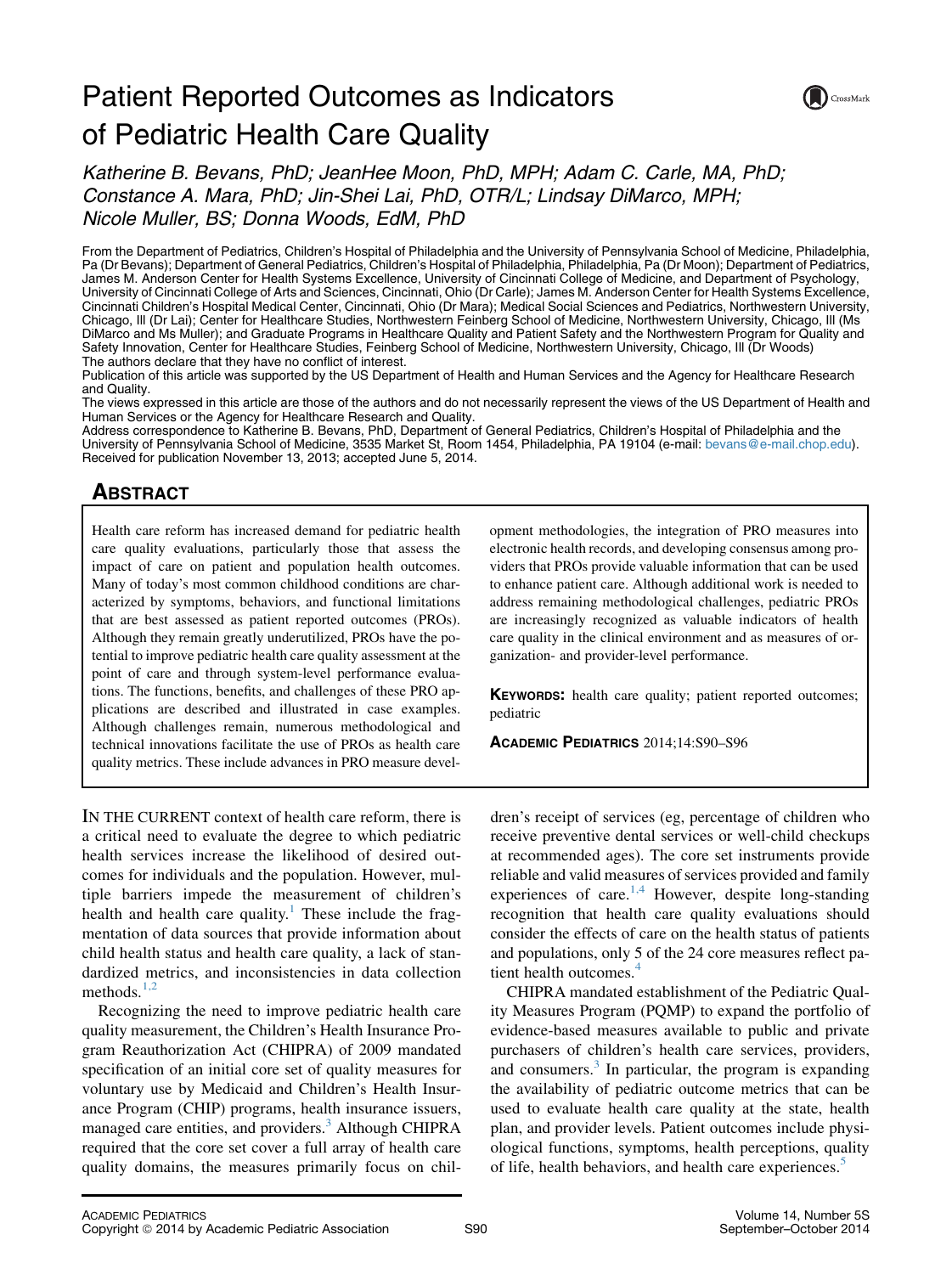Many of today's most common childhood conditions (eg, overweight/obesity, developmental delay, attention-deficit/ hyperactivity disorder) are best characterized by symptoms, behaviors, and functional limitations. Therefore, relevant and valid pediatric health care quality evaluations should include measures of these outcome types. Because many symptoms, indicators of functioning, and behaviors are experienced by children or observed in their day-to-day lives, their measurement requires direct questioning of the child or an individual who has adequate knowledge of the child's experiences. $6,7$  As such, they exemplify patient reported outcomes (PROs). PROs are any report of the status of a patient's health condition, health behavior, or health care experience that comes directly from the patient, without interpretation by a clinician or anyone else.<sup>7,8</sup>

Over the past decade, several initiatives were established to improve PRO measurement and generate easily administered, interpretable, and scientifically robust PRO measures (PROMs).<sup>[9](#page-5-0)</sup> In 2004, the National Institutes of Health (NIH) launched the Patient Reported Outcome Measurement Information System (PROMIS). The cooperative group of research sites and centers that comprise PROMIS developed a unique mixed-methods PROM development process, a growing set of PROMs, and an informatics platform that en-ables Web-based PROM administration.<sup>[9](#page-5-0)</sup> PROMIS has made substantial contributions to the advancement of PRO science by establishing measurement and psychometric standards for  $PROMs<sup>10</sup>$  that expand on previous recommen-dations for PROM development and utilization.<sup>[7,8,11](#page-5-0)</sup>

To date, PROMIS measures have been developed to assess pediatric global health<sup>[12](#page-5-0)</sup> and 18 physical, mental, and social health outcomes by child and parent report. $13-15$ Researchers at a CHIPRA PQMP Center of Excellence (the Children's Hospital of Philadelphia) applied the PROMIS methodology to develop and validate the Pediatric Global Health-7 measure (PGH-7), a 7-item PROM that assesses children's perceptions of their overall health. $12$  The same research team is currently working with patients, caregivers, clinicians, the Dental Quality Alliance, and Medicaid leaders to generate child- and parent-report measures of pediatric oral health.

PROMs can be used to evaluate pediatric health care quality in 2 contexts: at the point of care and in health care system performance evaluations. In both cases, PROMs provide information about health and the impact of health care that is unique and complementary to information derived from measures of clinical outcomes and health care processes. As described below, individualand population-based PRO applications have unique functions, benefits, and practical and analytic challenges.

## **ENHANCING HEALTH CARE QUALITY AT THE<br>POINT OF CARE**

PRO measurement in clinical practice is increasing, but remains relatively uncommon, especially in pediatric care.<sup>2,5</sup> PRO assessment informs patient-centered care by exposing child and family health concerns and treatment preferences, which often differ from those of clinicians.<sup>16,17</sup>

This information can be used to engage patients and their families in medical decision making and treatment planning.<sup>17</sup> PROs tracked over time reveal changes in child health. When monitored in the context of intervention, PROs can be used to evaluate treatment effectiveness and inform treatment modifications.<sup>16</sup> PRO evaluations in clinical care may enhance patient–provider communication, patient activation, and treatment adherence,  $16,18,19$  which is particularly important during adolescence when compliance with treatment recommendations often declines. Given these promising trends, additional research is needed to evaluate other ways that PRO measurement impacts pediatric treatment planning and outcomes. $2,16$ 

Two case examples are presented to illustrate the advantages and challenges of PRO use in clinical care.

## KLIK EPROFILE: EMMA CHILDREN'S HOSPITAL AND SINT

KLIK is a Web-based application that supports the use of PROMs in clinical practice [\(http://www.hetklikt.nu\)](http://www.hetklikt.nu).<sup>[20,21](#page-5-0)</sup> KLIK utilization procedures were developed on the basis of many years of experience using PROs in diverse clinical contexts[.21,22](#page-5-0) Several days before a scheduled appointment, the KLIK Web site generates an automatic e-mail that invites children aged 8 to 18 years or parents of children aged 0 to 7 years to complete electronic PRO (ePRO) measures through a secure Web site. The measures include generic and condition-specific PROMs that assess multiple dimensions of health-related quality of life (HRQoL).

Child or parent responses are used to generate ePROfile reports, which can be retrieved by the child's health care providers and used during the clinical encounter to identify, monitor, and discuss HRQoL problems.<sup>[4,5](#page-5-0)</sup> On the basis of prior recommendations, $22,23$  the ePROfile report consists of 2 parts: 1) PROM item-level responses that are colorcoded such that "always" or "often" a problem are red; PROs that are "sometimes" a problem are orange; and PROs that are "never" or "almost never" a problem are green; and 2) graphs of longitudinally assessed PROM scores relative to healthy population norms. These graphs enable clinicians to inquire about specific HRQoL problems and to monitor the improvement or worsening of these outcomes over time. $21$ 

A multicenter control group study involving 176 children with juvenile idiopathic arthritis provides preliminary evidence of KLIK's impact on pediatric care. Although all participating child–parent dyads completed HRQoL measures using KLIK, only those in the intervention group  $(n = 109 \text{ dyads})$  reviewed their ePROfile report (PROM scores) with a physician during a routine appointment. This study demonstrated that physician access to the ePROfile led to more frequent discussions about children's emotional health and social functioning and greater physician satisfaction with the care they provided, particularly their capacity to provide emotional support.<sup>20</sup> Given its positive impact, the KLIK/ePROfile is now implemented in routine clinical care throughout Emma Children's Hos-pital and Sint Lucas Andreas Hospital.<sup>[20](#page-5-0)</sup>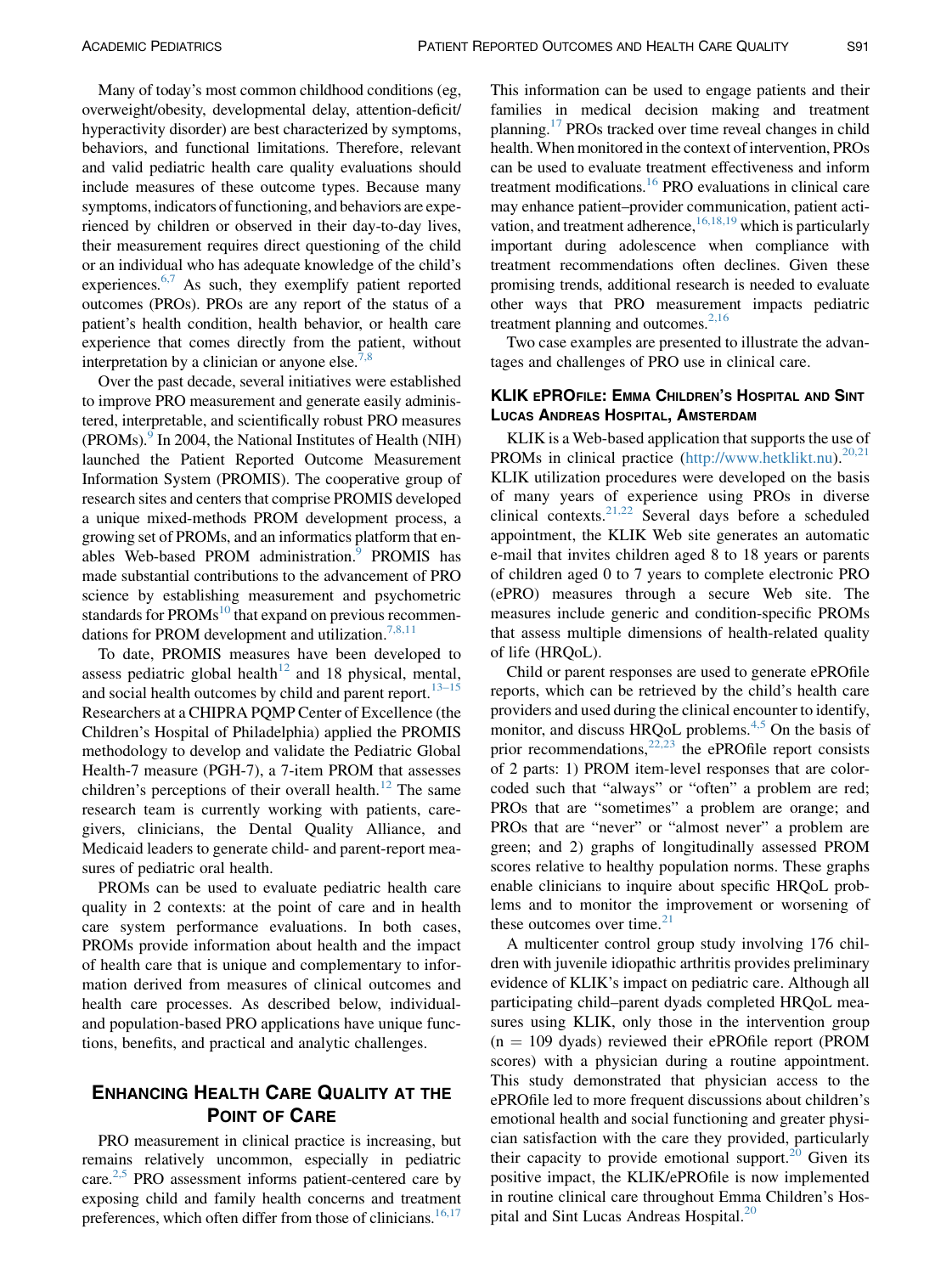## CINCINNATI CHILDREN'S HOSPITAL MEDICAL CENTER,<br>CINCINNATI, OHIO

The Cincinnati Children's Hospital Medical Center (CCHMC) increased adoption of PROs in clinical practice as part of a hospitalwide strategic initiative to improve pa-tient outcomes.<sup>[24](#page-5-0)</sup> PRO assessment takes place in many CCHMC clinics using a kiosk- or tablet-based PROM administration platform. Patients' PRO responses are combined with data derived from their electronic health records to identify, tailor, and gauge the effectiveness of health care interventions. Currently, physical functioning and pain interference PROs are monitored and reviewed during children's visits to the rheumatology clinic. In the heart institute, children with cardiomyopathy are routinely administered a PROM to ensure early detection of depression because children with chronic disease who experience depression have poorer long-term outcomes. The food allergy clinic uses PROMs to identify children who experience anxiety related to their allergic reactions. $24$ 

Researchers at CCHMC are currently partnering with patients and providers in the ImproveCareNow network to test the Personalized Learning System among adoles-cents with inflammatory bowel disease.<sup>[25](#page-6-0)</sup> Using a Webbased interface, patients identify and track PROs that are important to them, usually on a daily basis. They also catalog routine changes in everyday life (eg, changes in diet, sleep, travel) and adherence with treatment recommendations (eg, medication use). Patients can submit data via text, e-mail, or Web-based forms. The data are used to generate real-time reports that may inform treatment decisions by providing valuable information about the effectiveness of specific lifestyle changes and health care strategies. The report contains graphs of longitudinally assessed PRO values and concurrent lifestyle of treatment events. The Figure displays the number of patient reported bowel movements per night over a 4-month period. The patient experienced a significant reduction in the number of nocturnal bowel movements when taking amoxicillin for a coincident sinus infection (shaded area). A similar trend was observed on another occasion when the patient was treated with a second course of antibiotics for recurrent

sinusitis (data not shown). On the basis of these initial findings, an experiment was designed to test whether rifaximin (a nonabsorbable antibiotic) is an effective treatment for this patient's inflammatory bowel disease symptoms.

As demonstrated by these case examples, PROMs can be used to gauge the effectiveness of health care services at the individual patient level. However, successful PRO assessment and monitoring requires attention to numerous methodological and practical factors.<sup>[16,17](#page-5-0)</sup> First, PROMs administered in clinical settings should assess concepts that are significant and relevant to a patient's condition and its treatment. $11,26$  The Personalized Learning System is used to identify and track patients' outcome priorities, which are often assessed using PROMs. Notably, the perceived importance of many PROs varies across the life course and as health states change. Thus, it is essential to periodically reevaluate PRO content to ensure that the outcomes are meaningful and important to the patient.

Second, the psychometric properties of pediatric PROMs must be thoroughly evaluated among representatives of the target population (eg, children of a specific age). Child-report PROMs should be designed with sensitivity to children's understanding of health/illness concepts and overall cognitive capacities.<sup>[6](#page-5-0)</sup> Several CCHMC clinics routinely administer PROMIS instruments, which were developed in accordance with rigorous psychometric standards that emphasize item understandability and the mini-mization of age-based measurement bias.<sup>[9](#page-5-0)</sup>

Third, PROMs should be selected according to patients' needs and treatment goals. Whereas generic PROMs enable comparisons across healthy and chronic disease populations, condition-specific measures may provide more sensitive measures of intervention effects.<sup>[5](#page-5-0)</sup> The KLIK developers administered a combination of generic and condition-specific HRQoL measures to children with juvenile idiopathic arthritis to ensure that the ePROfile provides information about all domains of the population's clinical care.<sup>[20](#page-5-0)</sup>

Finally, the frequency and timing of PROM administration depends on the goals of health care. A single PRO

## NUMBER OF NIGHT-TIME BOWEL MOVEMENTS





Figure. Example data generated through the personalized learning system for an adolescent with inflammatory bowel disease. This figure is reproduced with permission of the Harvard Business Review.<sup>25</sup>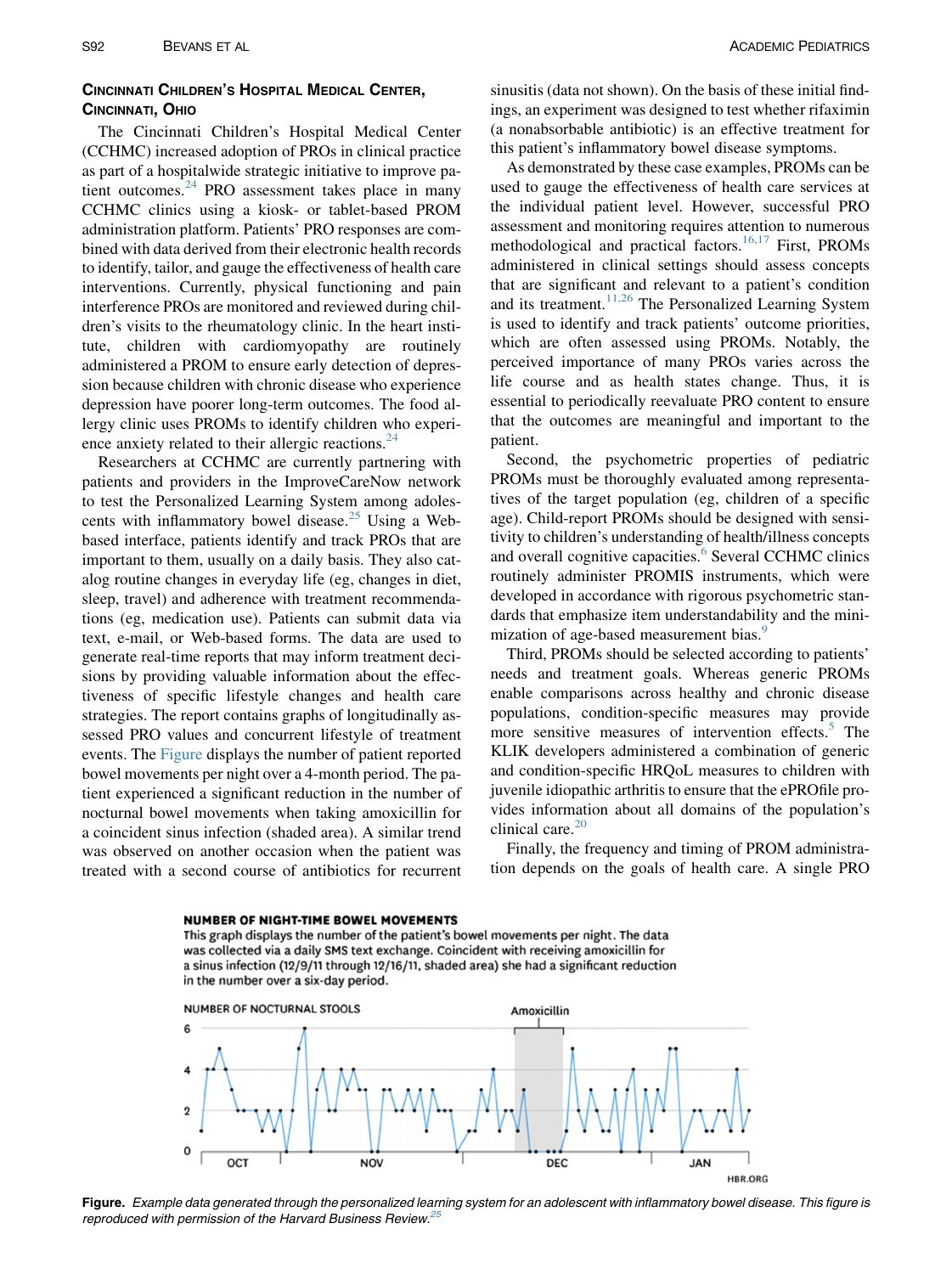administration (screening) may reveal problems that would otherwise go undetected, but repeated administrations are needed to evaluate response to intervention.<sup>[16](#page-5-0)</sup> Although KLIK and ePROfile were designed to track PROs over time, preliminary reports of the system's effectiveness focus on improving the initial characterization of children's  $HRQoL$ <sup>[20,21](#page-5-0)</sup> In contrast, the Personalized Learning System is designed for longitudinal data tracking that patients and providers can use to formulate hypotheses about factors that might improve the patients' health. $^{25}$  $^{25}$  $^{25}$ 

Technological advances reduce several logistical barriers to PRO assessment in clinical contexts. Internetbased data collection platforms such as the NIH Assessment Center enhance PROM administration feasibility, in part by minimizing administration burden. To reduce staff involvement in PROM administration, CCHMC is developing systems to support Web-based PRO measurement, which like KLIK, can be completed by patients and caregivers outside of the clinical appointment. $^{24}$  $^{24}$  $^{24}$  The Health Information Technology for Economic and Clinical Health (HITECH) Act of 2009 promotes the exchange and meaningful use of electronic health record (EHR) data including PROs collected through patient portals. $27$  A leading EHR developer (Epic, Verona, WI; [www.epic.](http://www.epic.com) [com\)](http://www.epic.com) integrated a PRO application into its recent software release (Fall 2012). The software supports identification of "events" for each patient (eg, upcoming health care service, change in treatment, predefined interval), at which time the application sends the patient/parent an e-mail requesting completion of a PROM. Data are scored and stored in the EHR, and can be retrieved by health care providers for clinical use. $<sup>2</sup>$  $<sup>2</sup>$  $<sup>2</sup>$ </sup>

Beyond logistical concerns, more resources are needed to support PRO use in clinical care.  $5,16,17$  These changes depend on a culture of patient-centered and collaborative care, which recognizes that high-quality health care is informed jointly by clinicians' technical expertise and patients' and/or caregivers' knowledge of their health and health care priorities. Clinician buy-in, which is crucial to the successful integration of PROMs in practice, may be enhanced by clinician training, incentives for PRO use, integration of PROs into practice guidelines, and the development of clinician-informed interventions to improve PROs. $16,17$  To improve the use of PRO data in clinical practice, the KLIK/ePROfile developers train pediatricians on how to integrate PROfile results into their patient care. $^{21}$  $^{21}$  $^{21}$  Patient buy-in is also crucial because the successful use of PROs in clinical care requires that children and parents provide data, often repeatedly.

Given the widespread variation in children's access to safe, effective, and affordable health care in the United States, there is a critical need to assess the performance of health care organizations with the goal of improving pediatric services, child and family outcomes, and population

health.<sup>[28](#page-6-0)</sup> Organizational performance measures are numeric quantifications of health care quality for a designated accountable health care entity, such as a hospital, health plan, or clinic. $^{29}$  $^{29}$  $^{29}$  Performance measures can take many forms but are most commonly percentage, mean, median, or ratio values.

Performance measurement provides stakeholders with information they can use to improve health care quality. Patients or caregivers can use the information to make informed choices about the care they or their family members receive. For physicians and other health care providers (at the individual, clinic, medical group, and hospital levels), performance measurement provides information about the degree to which their services meet their patients' needs. Last, health care purchasers such as state Medicaid and Children's Health Insurance Programs, Centers for Medicare and Medicaid Services (CMS), as well as employers, can use the information to ensure they are getting the best value for their health care dollars. Performance measures can be used in quality improvement and accountability activities, including public reporting and performance-based payment.<sup>[29,30](#page-6-0)</sup>

State Medicaid, CHIP leaders, and other key stakeholders recognize the need to integrate child health outcomes into assessments of pediatric health care quality. $31$ In particular, stakeholders emphasize the need to gauge pediatric health care quality on the basis of children's functional capacities and wellbeing, which are commonly assessed using PROMs. $31,32$  PRO-performance measures (PRO-PMs) are based on PROM data aggregated for an entity deemed accountable for the quality of health care (eg, hospitals, physician practices, Medicaid or CHIP programs).

Despite increased attention to the development of scientifically rigorous PRO-PMs, $^{28,29}$  $^{28,29}$  $^{28,29}$  these measures remain underutilized, especially in pediatrics. A case example is presented to illustrate how a nonprofit organization applied PRO-PMs to assess health care quality for children with asthma.

Minnesota Community Measurement (MNCM) is dedicated to improving Minnesota residents' health by publicly reporting information about health care costs, quality, and patient experiences [\(http://mncm.org/\)](http://mncm.org/). The organization uses PRO-PMs to gauge the quality of health services offered by clinic, medical groups, and purchasers.[33](#page-6-0)

Because asthma is a highly prevalent pediatric condition (7 million children in the United States) that has significant effects on child outcomes (eg, hospitalizations, school absenteeism),7 MNCM conducts annual evaluations of many health care conditions including asthma.<sup>33</sup> Clinic performance is evaluated by the Optimal Asthma Care measure. This performance measure yields the percentage of patients aged 5 to 17 years with persistent asthma who meet 3 asthma control targets: 1) controlled asthma indicated by the patient's score on 1 of 3 validated PRO measure (Asthma Control Test,  $34$  Asthma Control Questionnaire),  $35$  Asthma Therapy Assessment Questionnaire<sup>36</sup>; 2) no patient reported emergency department visits or hospitalizations due to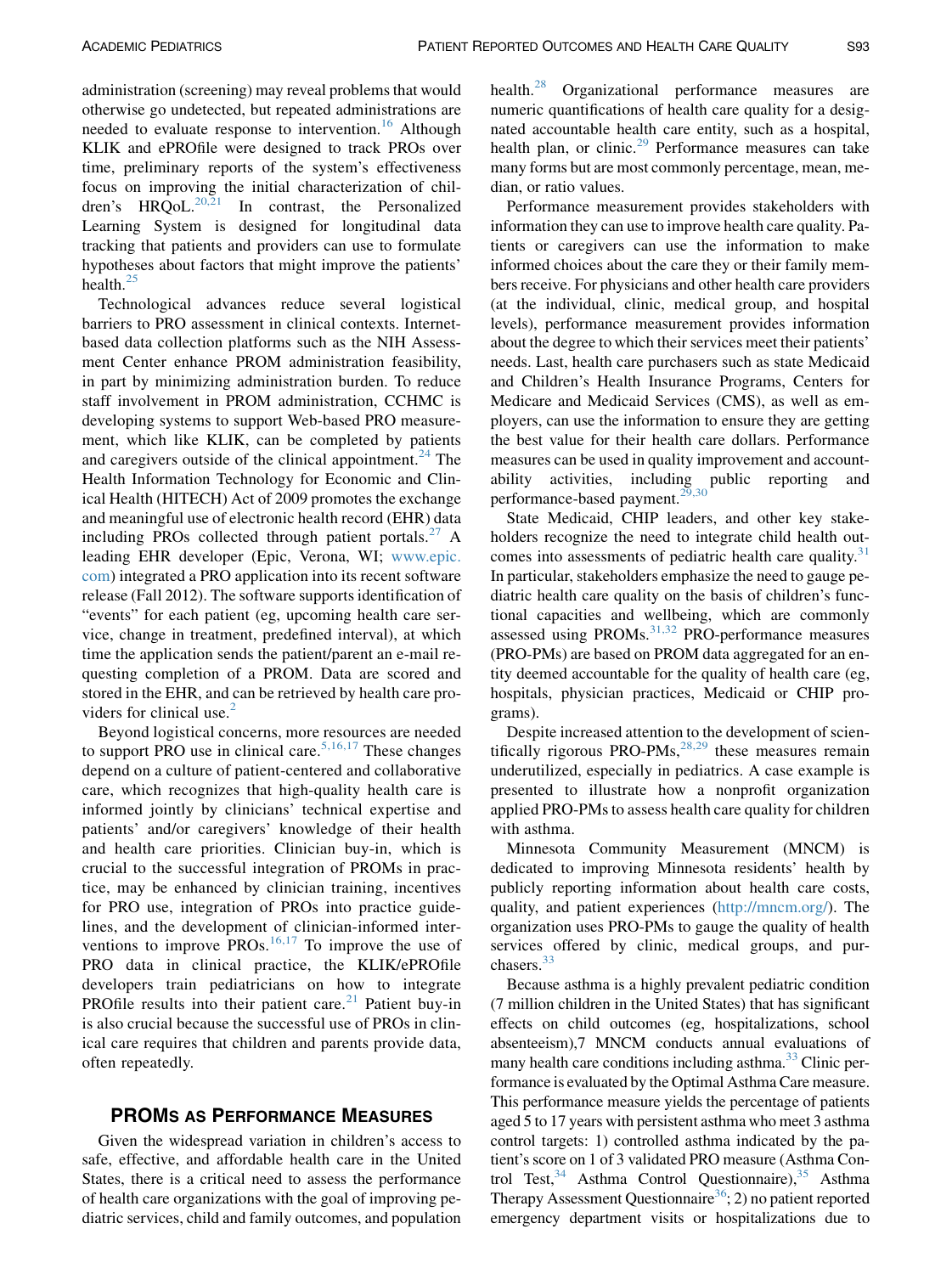asthma; and 3) patient educated about asthma selfmanagement and received a written asthma management plan.

Clinics abstract these data from their electronic health records or medical charts and submit them to MNCM through a secure data portal. The data are aggregated or stratified multiple ways to enable comparisons, such as across clinics, higher levels of aggregation such as medical groups, or between purchasers (eg, publicly financed programs vs private/other purchasers).

MNCM reports the percentage of patients with optimal asthma care for individual clinics, which in 2013 ranged from 0% to 89%. Data aggregated by purchaser revealed a significant disparity in asthma control performance between publicly financed programs (eg, Medicaid, CHIP) and other purchasers (eg, private insurers). Optimal asthma care was offered to 32% of children with public insurance and 40% of children with nonpublic insurance.<sup>[37](#page-6-0)</sup> Comparisons such as these are important for publicly financed health insurance programs because purchasers like Medicaid and CHIP have an interest in establishing parity with or exceeding outcomes experienced by patients covered by other purchasers.

The data are also used to track changes in asthma care quality over time. Between 2011 and 2012, clinics' rates of optimal asthma care increased to a greater degree than most other health care quality indicators.<sup>[33](#page-6-0)</sup> These improvements were largely attributable to an increase in the number of clinics that used validated asthma symptom PROMs, documented hospitalizations and emergency department visits, and developed asthma management plans for their patients.

MNCM's evaluations demonstrate the impact that PRObased performance measurement and reporting can have on the quality of health care delivery. Accordingly, the National Quality Forum, which reviews and endorses health care performance measures, has increased its focus on PRO-PMs. They developed an evaluative framework for PRO-PM endorsement that highlights the many factors that impact a measure's capacity to yield valid estimates of providers' performance.<sup>[28,29](#page-6-0)</sup>

First, to ensure that PRO-PMs' positively impact health care quality in meaningful ways, it is important to ensure that the measures reflect patients', caregivers', and providers' health care improvement priorities. $28,29$  Priorities should reflect population health needs, particularly those for which there are subgroup disparities. The National Quality Forum and other leaders in PRO-based performance measurement specify that PRO-PMs should be grounded in empirically supported pathway models that delineate the impact of health care structure and process on the outcomes.<sup>[28,29](#page-6-0)</sup> Others argue that even if PRO-PMs are not strongly linked to any particular process of care, they should be included as performance measures because improved patient health is the most important goal of accountable health care delivery and public health systems.

Second, as with other PROM applications, the instruments that underlie PRO-PMs should provide reliable, valid, and meaningful estimates of a target population's health outcomes.<sup>[11,16,17](#page-5-0)</sup> Psychometrically inadequate performance measurement may result in misspecification of providers' quality rankings, which may impact public reporting, perceptions of the providers' quality, and pay for performance.<sup>[29,38](#page-6-0)</sup>

Third, the PRO-PM data must be feasible to collect, store, transform, and report. $^{29}$  $^{29}$  $^{29}$  PROMs that are overly burdensome to administer or complete yield lower response rates, which may bias results and reduce the likelihood that providers will achieve the sample sizes needed for a specific level of analysis (eg, clinic, hospital). General sample size cutoffs are commonly used to exclude providers from public reporting as a result of concerns about vulnerability to random error.<sup>[29](#page-6-0)</sup> For example, although MNCM strongly encouraged clinics to submit Optimal Asthma Care data for their total patient population, they accepted data that were systematically sampled from at least 60 patients. $33$  This approach may be problematic because reliability does not depend on sample size alone; it is also impacted by real differences between providers and within-provider variation.<sup>38</sup>

One way to maximize sample sizes is to reduce the burden of PRO-PM assessment by repurposing scores on PROMs that are generated and used at the point-of-care. PRO scores used in clinical care can be aggregated into PRO-PM data; however, most health care providers do not yet have the capacity to collect, store, and transform PROM information.<sup>[28](#page-6-0)</sup> Epic, recently developed a PRO application that supports multipurpose use of PRO data. Further work is needed to support the integration of PRO data into EHRs and the transformation of those data into PRO-PM information that could be shared across health care systems to support performance assessment, quality improvement, research, and population surveillance. $<sup>2</sup>$ </sup> Given that PROMs have not been widely adopted in pediatric settings, raising awareness among health care providers about their benefits in clinical contexts may encourage their adoption, thereby generating data that can be repurposed for performance measurement and other applications.

Fourth, there are number of analytic issues that must be addressed when generating PRO-PMs based on individual PROM data. PRO-PMs calculated at the provider level may be means, percentages, or ratio values. The best approach for generating a discriminating PRO-PM depends on the PROM and the distribution of the measured outcome in the population.<sup>[29](#page-6-0)</sup> Provider performance may be best expressed in terms of change in patient health status (eg, average amount of decreased symptoms from beginning to end of treatment) or a threshold achieved (eg, percentage of patients with moderate to severe symptoms).<sup>[8](#page-5-0)</sup>

Risk adjustment techniques are often used to maximize the reliability and validity of PRO-PMs. Statistical risk adjustment allows for fair comparisons of outcomes by accounting for differences in patients' personal/demographic and clinical characteristics, thereby ensuring that observed differences are attributable to health care quality, not pop-ulation differences.<sup>[29](#page-6-0)</sup> Notably, analyses that adjust for child and family sociodemographic characteristics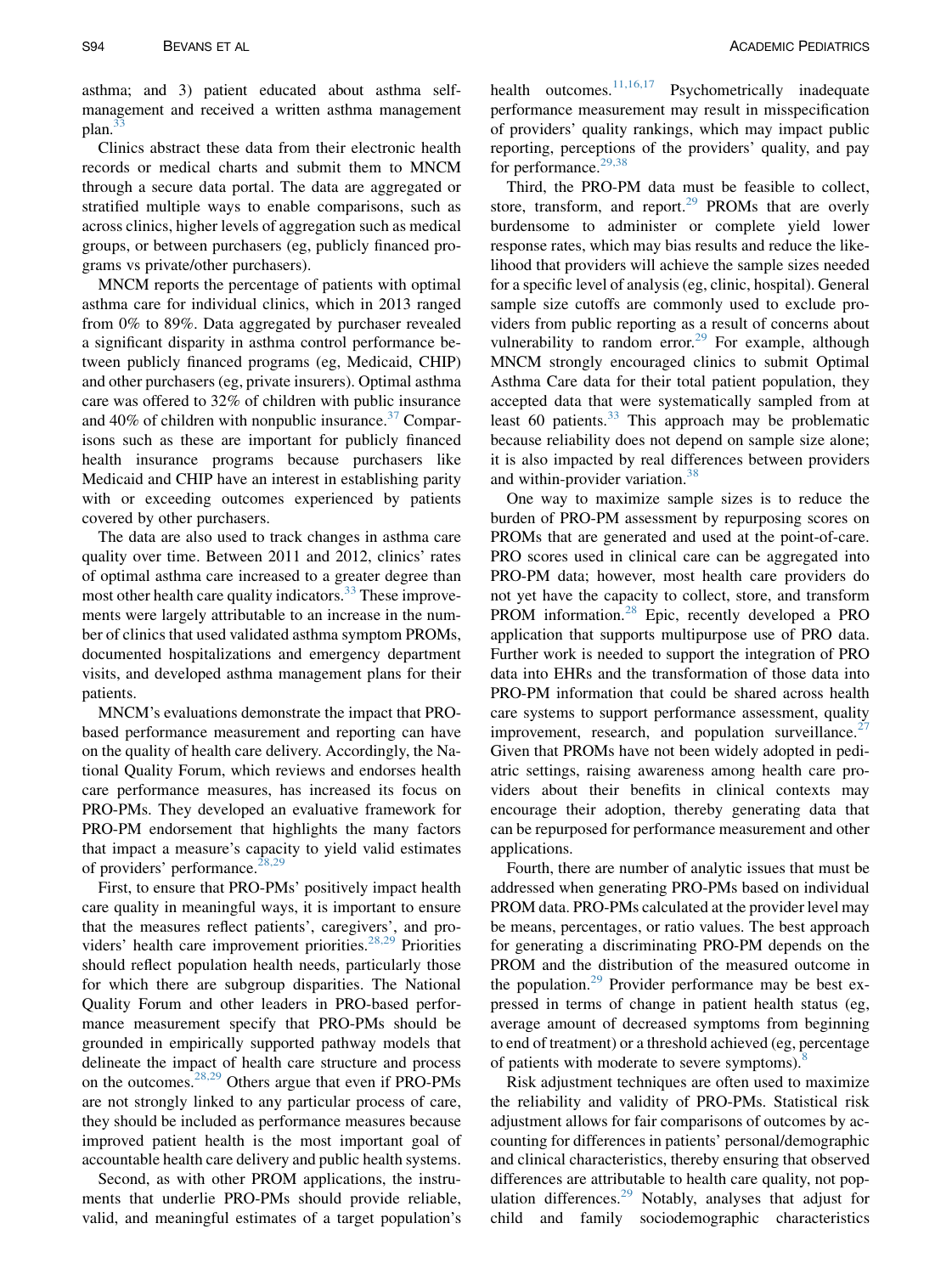<span id="page-5-0"></span>associated with poorer health outcomes (eg, race, ethnicity, limited English proficiency) should be applied with caution because these procedures could mask disparities in health care quality. $^{2}$ 

Last, the interpretation of PRO-PM scores should be informed by knowledge of what constitutes a PROM's minimal important difference, the smallest score change that is considered meaningful by patients and clinicians.  $39$ Health care "responders" are patients whose scores change to a degree that equals or exceeds the amount of change demonstrated in the target population to have significant treatment benefit. $40$  When such values are known, PRO-PMs may be calculated to reflect the percentage of patients who experience clinically meaningful changes in PROs within a predetermined time period. Although the magnitude of clinically meaningful change is unknown for most pediatric PROMs, the PROMIS pediatric instruments are currently undergoing clinical validation, which will result in the quantification of minimal important differences for these measures.

The use of PROs in pediatric health care and performance measurement facilitates identification of interventions and programs that result in meaningful and clinically important improvements in children's health. When appropriate PROMs are used, the effects of health care interventions can be assessed in developmentally, cognitively, culturally, and clinically diverse populations. The expanding culture of patient-centered care provides a context in which PROs are increasingly recognized as valuable indicators of health care quality. Furthermore, recent methodological and technical innovations, such as the integration of psychometrically robust and adaptive PROMs into electronic health records reduce many barriers to PROM usage. Despite these advances, additional work is needed to educate health care providers about the value of using PROs in clinical care, develop innovative and scalable approaches for personalizing PROs at the individual patient level, establish clinically meaningful values and target thresholds for pediatric PRO-PMs, and enhance the feasibility of PRO-based performance assessment by repurposing PRO data for multiple uses.

This work was funded by a Pediatric Quality Measures Program U18HS20408 from the Agency for Healthcare Research and Quality.

- 1. [Institute of Medicine; National Research Council.](http://refhub.elsevier.com/S1876-2859(14)00188-0/sref1) Child and Adoles[cent Health and Health Care Quality: Measuring What Matters Com](http://refhub.elsevier.com/S1876-2859(14)00188-0/sref1)[mittee on Pediatric Health and Health Care Quality Measures](http://refhub.elsevier.com/S1876-2859(14)00188-0/sref1). [Washington, DC: National Academies Press; 2011](http://refhub.elsevier.com/S1876-2859(14)00188-0/sref1).
- 2. [Broderick JE, Morgan-DeWitt E, Rothrock N, et al. Advances in pa](http://refhub.elsevier.com/S1876-2859(14)00188-0/sref2)[tient reported outcomes: the NIH PROMIS measures.](http://refhub.elsevier.com/S1876-2859(14)00188-0/sref2) eGEMs. 2013; [1. Article 12.](http://refhub.elsevier.com/S1876-2859(14)00188-0/sref2)
- 3. US Department of Health and Human Services; Agency for Healthcare Research and Quality. Pediatric Quality Measures Program (PQMP) centers of excellence grant awards. March 2012. Available

at: [http://www.ahrq.gov/legacy/chipra/pqmpfact.htm.](http://www.ahrq.gov/legacy/chipra/pqmpfact.htm) Accessed November 12, 2013.

- 4. [Donabedian A. The quality of care: how can it be assessed?](http://refhub.elsevier.com/S1876-2859(14)00188-0/sref3) JAMA. [1988;260:1743–1748](http://refhub.elsevier.com/S1876-2859(14)00188-0/sref3).
- 5. Cella D, Hahn EA, Jensen SE, et al. Methodological issues in the selection, administration and use of patient-reported outcomes in performance measurement in health care settings. Available at: [http://](http://www.qualityforum.org/Projects/n-r/Patient-Reported_Outcomes/Patient-Reported_Outcomes.aspx#t=2%26s=%26p=2) [www.qualityforum.org/Projects/n-r/Patient-Reported\\_Outcomes/](http://www.qualityforum.org/Projects/n-r/Patient-Reported_Outcomes/Patient-Reported_Outcomes.aspx#t=2%26s=%26p=2) [Patient-Reported\\_Outcomes.aspx#t](http://www.qualityforum.org/Projects/n-r/Patient-Reported_Outcomes/Patient-Reported_Outcomes.aspx#t=2%26s=%26p=2)=[2&s](http://www.qualityforum.org/Projects/n-r/Patient-Reported_Outcomes/Patient-Reported_Outcomes.aspx#t=2%26s=%26p=2)=[&p](http://www.qualityforum.org/Projects/n-r/Patient-Reported_Outcomes/Patient-Reported_Outcomes.aspx#t=2%26s=%26p=2)=[2.](http://www.qualityforum.org/Projects/n-r/Patient-Reported_Outcomes/Patient-Reported_Outcomes.aspx#t=2%26s=%26p=2)
- 6. [Bevans K, Forrest CB. The reliability and validity of children's self](http://refhub.elsevier.com/S1876-2859(14)00188-0/sref4)[reported health status. In: Ungar W, ed.](http://refhub.elsevier.com/S1876-2859(14)00188-0/sref4) Economic Evaluation in Child Health[. Oxford, UK: Oxford University Press; 2010:33–54](http://refhub.elsevier.com/S1876-2859(14)00188-0/sref4).
- 7. [Patrick DL, Burke LB, Powers JH, et al. Patient-reported outcomes to](http://refhub.elsevier.com/S1876-2859(14)00188-0/sref5) [support medical product labeling claims: FDA perspective.](http://refhub.elsevier.com/S1876-2859(14)00188-0/sref5) Value Health[. 2007;10\(suppl 2\):S125–S137.](http://refhub.elsevier.com/S1876-2859(14)00188-0/sref5)
- 8. US Department of Health and Human Services; Food and Drug Administration. Guidance for industry patient report outcome measures: use in medical product development to support labeling claims. December 2009. Available at: [http://www.fda.gov/downloads/Drugs/](http://www.fda.gov/downloads/Drugs/Guidances/UCM193282.pdf) [Guidances/UCM193282.pdf.](http://www.fda.gov/downloads/Drugs/Guidances/UCM193282.pdf) Accessed November 12, 2013.
- 9. [Cella D, Yount S, Rothrock N, et al. The Patient-Reported Outcomes](http://refhub.elsevier.com/S1876-2859(14)00188-0/sref6) [Measurement Information System \(PROMIS\): progress of an NIH](http://refhub.elsevier.com/S1876-2859(14)00188-0/sref6) [Roadmap cooperative group during its first two years.](http://refhub.elsevier.com/S1876-2859(14)00188-0/sref6) Med Care. [2007;45\(5 suppl 1\):S3–S11](http://refhub.elsevier.com/S1876-2859(14)00188-0/sref6).
- 10. National Institutes of Health. PROMIS® instrument development and psychometric evaluation scientific standards. Available at: [http://www.](http://www.nihpromis.org/Documents/PROMIS_Standards_050212.pdf) [nihpromis.org/Documents/PROMIS\\_Standards\\_050212.pdf.](http://www.nihpromis.org/Documents/PROMIS_Standards_050212.pdf) Accessed October 26, 2013.
- 11. [Matza LS, Patrick DL, Riley AW, et al. Pediatric patient-reported](http://refhub.elsevier.com/S1876-2859(14)00188-0/sref7) [outcome instruments for research to support medical product label](http://refhub.elsevier.com/S1876-2859(14)00188-0/sref7)[ing: report of the ISPOR PRO good research practices for the assess](http://refhub.elsevier.com/S1876-2859(14)00188-0/sref7)[ment of children and adolescents task force.](http://refhub.elsevier.com/S1876-2859(14)00188-0/sref7) Value Health. 2013;16: [461–479.](http://refhub.elsevier.com/S1876-2859(14)00188-0/sref7)
- 12. [Forrest CB, Bevans KB, Pratiwadi R, et al. Development of the](http://refhub.elsevier.com/S1876-2859(14)00188-0/sref8) [PROMIS](http://refhub.elsevier.com/S1876-2859(14)00188-0/sref8)<sup>®</sup> [pediatric global health \(PGH-7\) measure.](http://refhub.elsevier.com/S1876-2859(14)00188-0/sref8) Qual Life Res. [2014;23:1221–1231](http://refhub.elsevier.com/S1876-2859(14)00188-0/sref8).
- 13. [Forrest CB, Bevans KB, Tucker C, et al. The Patient Reported](http://refhub.elsevier.com/S1876-2859(14)00188-0/sref9) [Outcome Measurement Information System \(PROMIS](http://refhub.elsevier.com/S1876-2859(14)00188-0/sref9)®[\) for children](http://refhub.elsevier.com/S1876-2859(14)00188-0/sref9) [and youth: application to pediatric psychology \[commentary\].](http://refhub.elsevier.com/S1876-2859(14)00188-0/sref9) J Pediatr Psychol[. 2012;37:614–621](http://refhub.elsevier.com/S1876-2859(14)00188-0/sref9).
- 14. [Bevans KB, Gardner W, Pajer K, et al. Qualitative development of the](http://refhub.elsevier.com/S1876-2859(14)00188-0/sref10) [PROMIS](http://refhub.elsevier.com/S1876-2859(14)00188-0/sref10)® [pediatric stress response item banks.](http://refhub.elsevier.com/S1876-2859(14)00188-0/sref10) J Pediatr Psychol. [2013;38:173–191](http://refhub.elsevier.com/S1876-2859(14)00188-0/sref10).
- 15. [Irwin DE, Stucky B, Langer MM, et al. An item response analysis of](http://refhub.elsevier.com/S1876-2859(14)00188-0/sref11) [the pediatric PROMIS anxiety and depressive symptoms scales.](http://refhub.elsevier.com/S1876-2859(14)00188-0/sref11) Qual Life Res[. 2010;19:595–607.](http://refhub.elsevier.com/S1876-2859(14)00188-0/sref11)
- 16. [Snyder CF, Aaronson NK. Use of patient-reported outcomes in clin](http://refhub.elsevier.com/S1876-2859(14)00188-0/sref12)ical practice. Lancet[. 2009;374:369–370.](http://refhub.elsevier.com/S1876-2859(14)00188-0/sref12)
- 17. Aaronson N, Choucair A, Elliott T, et al. User's guide to implementing patient-reported outcomes assessment in clinical practice. 2011. Available at: <http://www.isoqol.org/UserFiles/file/UsersGuide.pdf>.
- 18. [Detmar SB, Muller MJ, Schornagel JH, et al. Health-related quality](http://refhub.elsevier.com/S1876-2859(14)00188-0/sref13)[of-life assessments and patient-physician communication: a random](http://refhub.elsevier.com/S1876-2859(14)00188-0/sref13)ized controlled trial. JAMA[. 2002;288:3027–3034](http://refhub.elsevier.com/S1876-2859(14)00188-0/sref13).
- 19. [Lohr KN, Zebrack BJ. Using patient-reported outcomes in clinical](http://refhub.elsevier.com/S1876-2859(14)00188-0/sref14) [practice: challenges and opportunities.](http://refhub.elsevier.com/S1876-2859(14)00188-0/sref14) Qual Life Res. 2009;18:107.
- 20. [Haverman L, van Rossum MAJ, van Veenendaal M, et al. Effective](http://refhub.elsevier.com/S1876-2859(14)00188-0/sref15)[ness of a Web-based application to monitor health-related quality of](http://refhub.elsevier.com/S1876-2859(14)00188-0/sref15) life. Pediatrics[. 2013;131:e533–e543.](http://refhub.elsevier.com/S1876-2859(14)00188-0/sref15)
- 21. [Haverman L, Engelen V, van Rossum MAJ, et al. Monitoring health](http://refhub.elsevier.com/S1876-2859(14)00188-0/sref16)[related quality of life in paediatric pratice: development of an innova](http://refhub.elsevier.com/S1876-2859(14)00188-0/sref16)[tive Web-based application.](http://refhub.elsevier.com/S1876-2859(14)00188-0/sref16) BMC Pediatr. 2011;11:3.
- 22. [Engelen V, Haverman L, Koopman HM, et al. Development and im](http://refhub.elsevier.com/S1876-2859(14)00188-0/sref17)[plementation of a patient reported outcome intervention \(QLIC-ON](http://refhub.elsevier.com/S1876-2859(14)00188-0/sref17) [PROfile\) in clinical paediatric oncology practice.](http://refhub.elsevier.com/S1876-2859(14)00188-0/sref17) Patient Educ Couns. [2010;81:235–244](http://refhub.elsevier.com/S1876-2859(14)00188-0/sref17).
- 23. [Greenhalgh J. The applications of PROs in clinical practice: what are](http://refhub.elsevier.com/S1876-2859(14)00188-0/sref18) [they, do they work, and why?](http://refhub.elsevier.com/S1876-2859(14)00188-0/sref18) Qual Life Res. 2009;18:115–123.
- 24. Wu AW, Jensen RE, Salzberg C, Snyder C. Advances in the use of patient reported outcome measures in electronic health records including